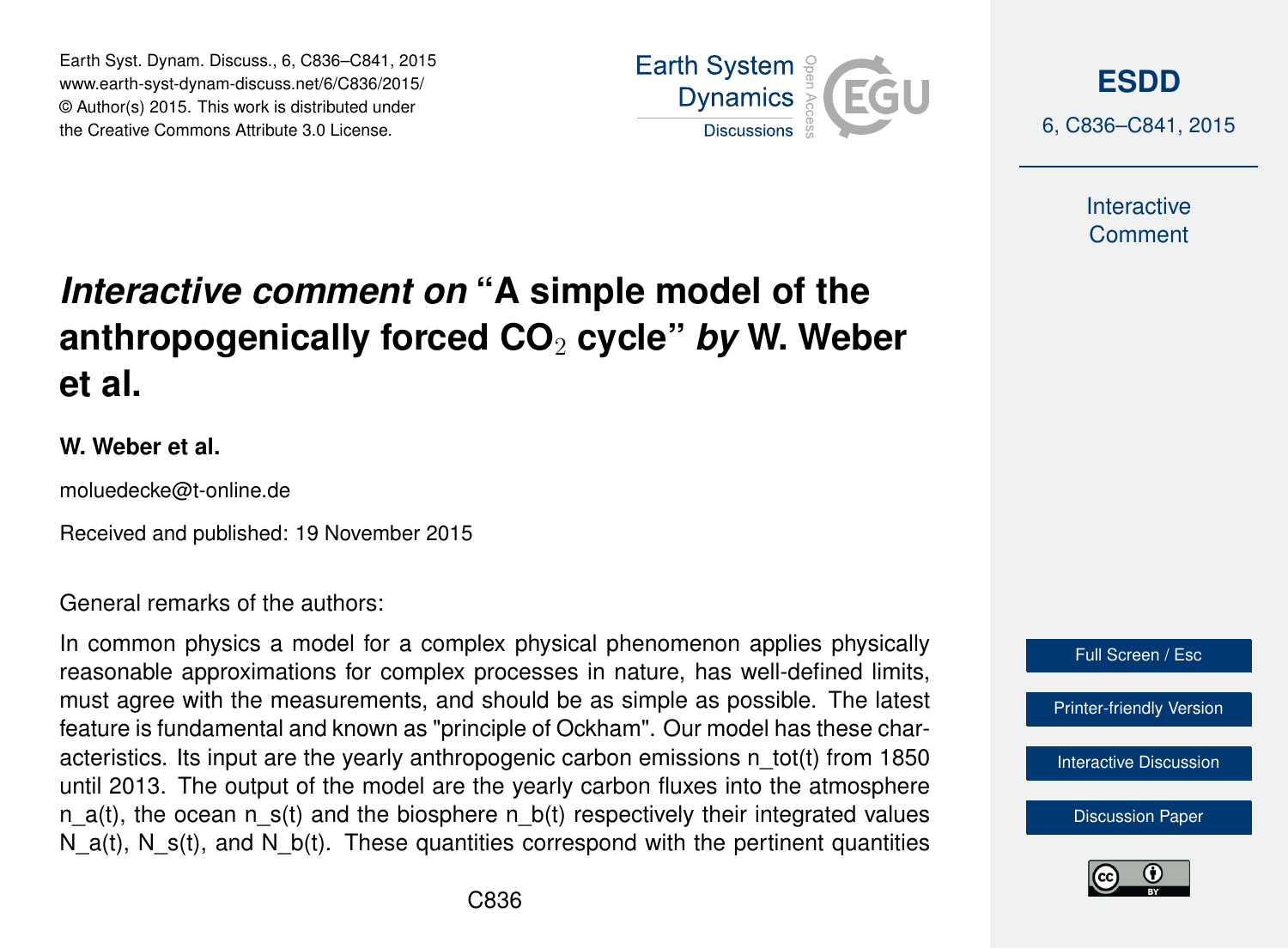given by the global carbon budget of CDIAC.

At the rather precise level of agreement of model and CDIAC measurements further refinements of the model for explaining the CDIAC data are unnecessary. Evidently, if an even more precise agreement is wanted (better agreement with the yearly fluctuations of the fluxes), refinements of the model may be necessary. The essential merit of the present calculations is that they provide for the first time a description of the carbon cycle which agrees with all CDIAC measurements.

As a limit of the model, more details are not considered as for instance forest regrowth, woody encroachement, single transport processes measured with radiocarbon methods and further subfeatures of the carbon cycle.

The model applies two simple physical approximations, Eq.(1) - also used by Gloor et al. 2010 - and Eq.(2). Eq.(2) is an extreme simplistic approximation for the carbon flux into the biosphere justified by physics and biology. The model results agree excellently with the CDIAC measurements. As a consequence, it is valid to explain the global carbon budget data given by CDIAC. Due to elementariness it is not valid to explain subprocesses of the global carbon cycle. Therefore, it can not (and does not intend to) replace the more complex models cited by Joos et al. 2013. By consensus of the principles of physical modelling, a model with the features described above is valid if one observes the model limits.

In the following we give the detailed answers to the single points of the critique by Joos:

- Model assumptions:

See our general remarks above.

- Determination of parameters:

The paramters were determined by Eqs.(8, 9) of our paper and, additionally, by nonlinear optimization in the paragraph "An alternative method of parameter optimization". Both methods, in particular the latter, are definitely no "calibration by design".

6, C836–C841, 2015

**Interactive Comment** 

Full Screen / Esc

[Printer-friendly Version](http://www.earth-syst-dynam-discuss.net/6/C836/2015/esdd-6-C836-2015-print.pdf)

[Interactive Discussion](http://www.earth-syst-dynam-discuss.net/6/2043/2015/esdd-6-2043-2015-discussion.html)

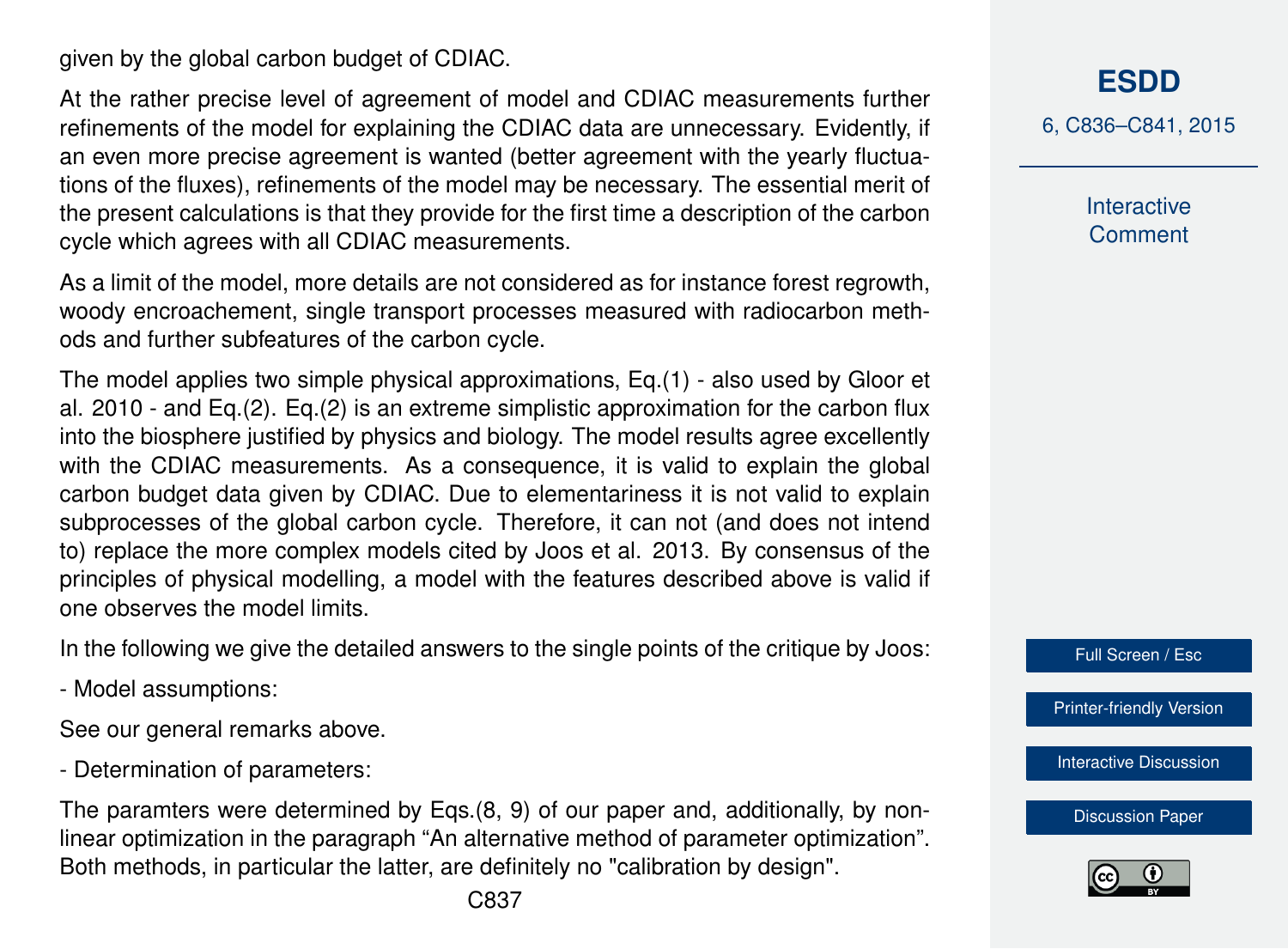- The flawed concept of a single pertuurbation life time:

Our model is not in conflict with the radiocarbon observations because these quantities are not parts of the model. Further, it is not in conflict with observations because the agreement of the model results and the global budget data of CDIAC is excellent. This agreement does not confine to the atmospheric carbon record alone but does extend to the sinks in the ocean and the biosphere.

We agree that more than one single perturbation life time is justified by the measurements which are cited by the referee. However, for the measurements of CDIAC – and our model can only give these main quantities of the global carbon cycle – one single perturbation lifetime is obviously sufficient. More than one perturbation life time cannot improve the agreement with the measurements.

- Wrong implementation of the Impulse Response experiment:

We were not members of the intercomparison project of Joos et al. (2013). Therefore, we could not have made a wrong implementation of the theoretical calculation of the impulse response. We applied a 100 GtC impulse in the year 2010 and kept the anthropogenic carbon emissions constant on a 10 GtC/yr level, following the description in the paper of Joos et al. (2013). If this implementation is not sufficient for a comparison with other models, we ask politely the referee for details. Fig. 5 in our paper shows our result which can easily be validated with a simple computer code, even with EXCEL.

- No independent observational data used to evaluate the model:

As already mentioned, details as radiocarbon fluxes by bomb tests, are beyond the limits of our simple model and, therefore, cannot evaluate it.

Further comments / a few other wrong statements in the manuscript:

- P2045, line 8-10:

The first openly available carbon budget by CDIAC was published and available in

**[ESDD](http://www.earth-syst-dynam-discuss.net)**

6, C836–C841, 2015

**Interactive Comment** 

Full Screen / Esc

[Printer-friendly Version](http://www.earth-syst-dynam-discuss.net/6/C836/2015/esdd-6-C836-2015-print.pdf)

[Interactive Discussion](http://www.earth-syst-dynam-discuss.net/6/2043/2015/esdd-6-2043-2015-discussion.html)

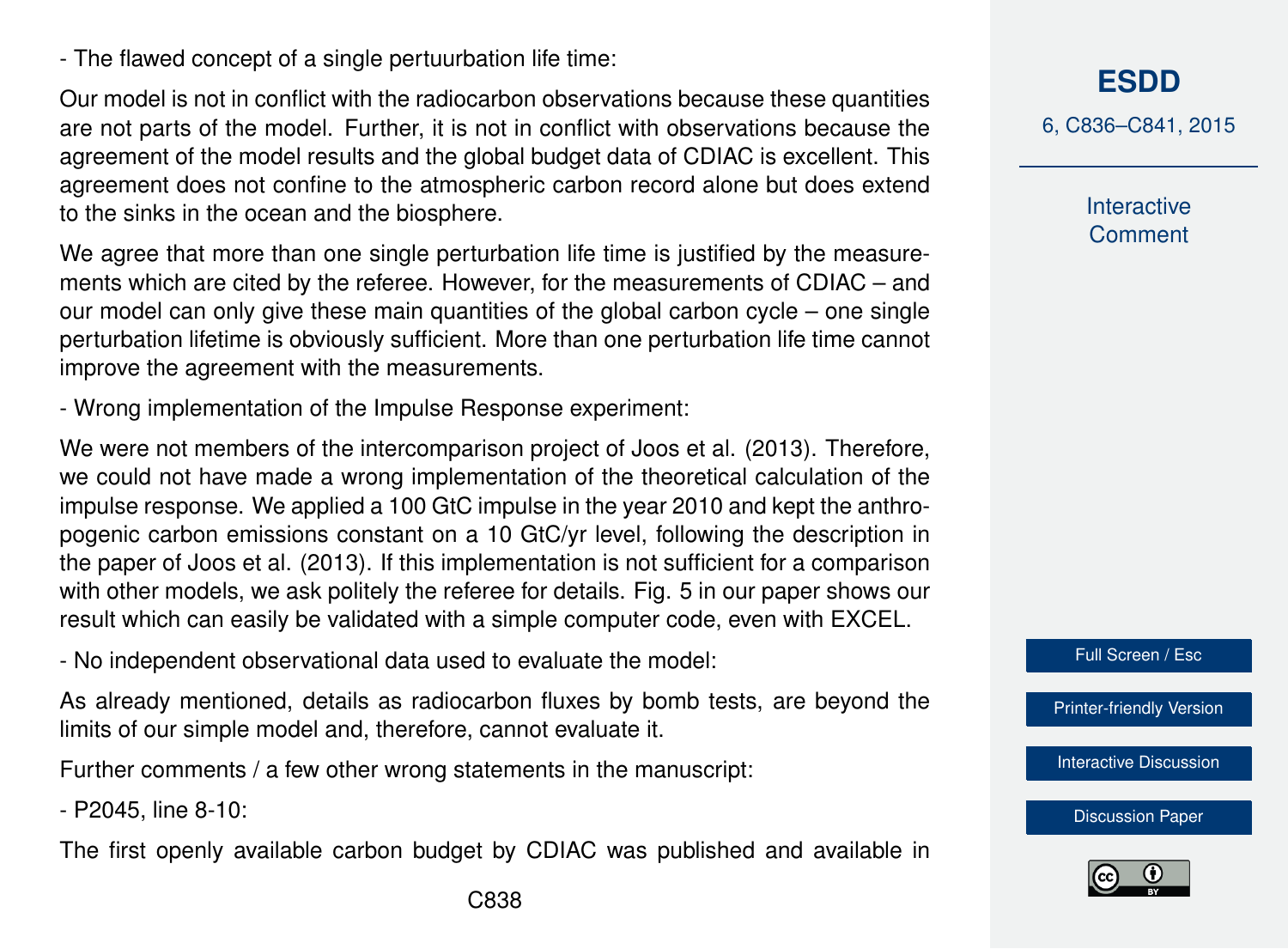the internet in the year 2009. From the references given by the referee only Eby et al. (2013) could have made a comparison with the CDIAC data given the publication dates of the papers. However, Eby et al. (2013) show in Fig. 5 a,b, c of their paper the land to atmosphere carbon flux, the flux to the atmosphere and the accumulated atmospheric flux evaluated from different models, all with substantial deviations each from other. In Fig. 5 b only a black line indicates fossil fuel emission estimates from Boden et al. (2012) (data source CDIAC), in Fig. 5 c a further black line the LUC flux estimate from Houghton (2008). No systematic comparison with the complete CDIAC data set (fluxes to atmosphere, ocean and biosphere and their integrated values) is given in the Eby paper. Therefore, the pertinent statement in our paper is correct.

- P2045, line 14:

"circulation" to "cycle" will be corrected.

- P2045, line 22:

will be corrected.

- P2045, line 26:

will be corrected.

- P2046, line 6:

We see nothing wrong in our formulation. Due to the very similar 12C partial pressures of the atmosphere and the ocean surface layer it is evident that there is always a 12C flux in both directions. However, the flux of 14C at the high concentrations caused by bomb tests dwarfed the 14C flux from the ocean into the atmosphere.

 $-$  P2049:

Ressources, methane clathrates, tar sands a.s.o. are speculations. We refer in our paper explicitely to reserves but will make an additional remark in the final version about the different situation concerning ressources.

**[ESDD](http://www.earth-syst-dynam-discuss.net)**

6, C836–C841, 2015

**Interactive Comment** 



[Printer-friendly Version](http://www.earth-syst-dynam-discuss.net/6/C836/2015/esdd-6-C836-2015-print.pdf)

[Interactive Discussion](http://www.earth-syst-dynam-discuss.net/6/2043/2015/esdd-6-2043-2015-discussion.html)

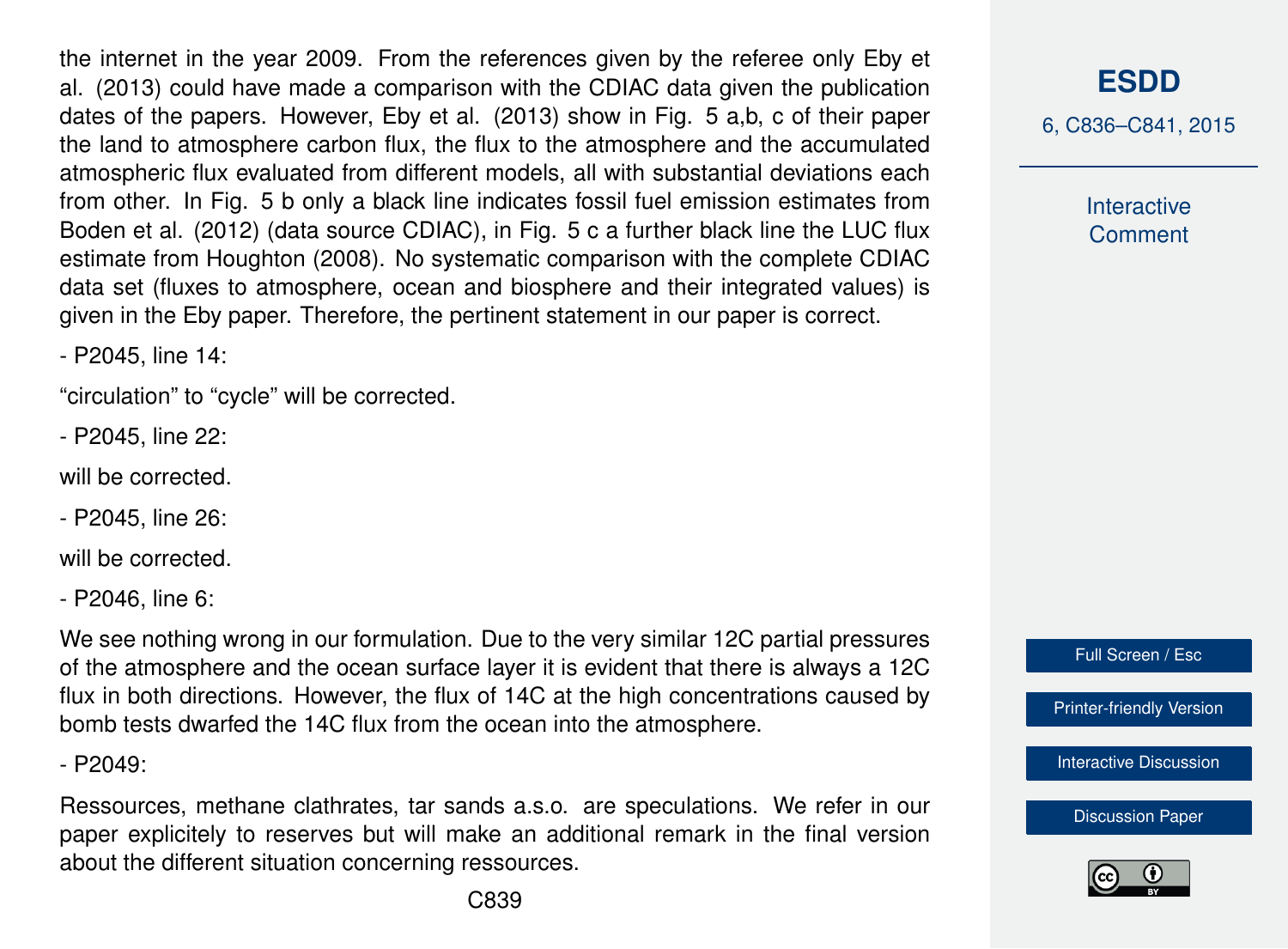- P2054, line 21ff:

We do not claim that carbonate chemistry is hypothetical. We believe that the Revelle effect until now is hypothetical because it is not detectable by measurements. Every theory not confirmed by measurements is hypothetical in the common use of physics (as was the Higgs particle until the experimental confirmation). We do not doubt that the ocean chemistry is well understood and the Revell factor R is correctly calculated. However, we doubt that all other possible contributions in the real nature which can attenuate or even invalidate the Revelle effect are known and understood as for example deep oceanic currents and their mixing with the oceanic surface layers, a possible transport of CO2 in the deep sea a.s.o. If all oceanic features would be understood the ARGO project would be useless.

A citation of a peer reviewed paper, here of Gloor et al. (2010), is never inappropriate. Our paper describes a simple model and does not challenge any finding in any other paper cited.

We agree with the remark of the referee "Gloor is referring to the fact that carbonate chemistry is non-linear, but that the non-linearity in the carbonate chemistry is not yet large enough to be detectable in the trend of the airborne fraction." However, this probably correct remark does not allow conclusions that reach above the theoretical value of the Revelle factor. If a theoretically validated phenomenon is not measurably, further effects that attenuate or even impede it cannot be excluded. Only an observable deviation of the AF from models which do not include the Revelle effect and at the same time agreement of the AF deviation with the results of models which include the Revelle effect can do this. This is common physics.

Summarizing, our model is based on simple physical approximations and nevertheless agrees excellently with the measured CDIAC quantities up to the present. Of course it is not unlikely that at higher levels, e.g. of higher CO2 concentration, nonlinearities will matter. The rather good agreement of the model results with the measurements 6, C836–C841, 2015

**Interactive Comment** 



[Printer-friendly Version](http://www.earth-syst-dynam-discuss.net/6/C836/2015/esdd-6-C836-2015-print.pdf)

[Interactive Discussion](http://www.earth-syst-dynam-discuss.net/6/2043/2015/esdd-6-2043-2015-discussion.html)